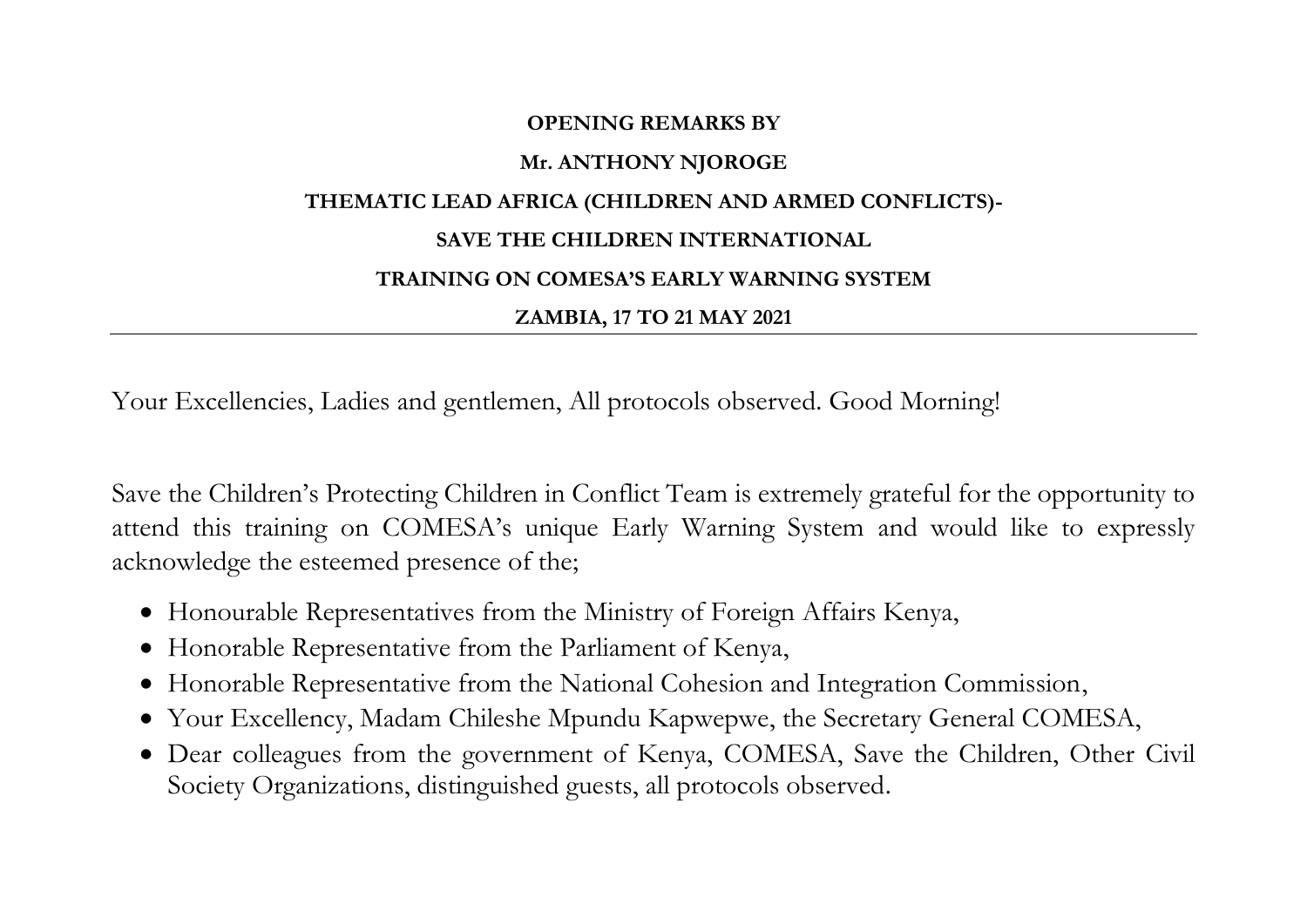As we embark on this journey together, I cannot sufficiently emphasize the strategic role played by the African Union, the Continental/Regional Economic Communities, the Continental/Regional Mechanisms, Members States and other global partners in contributing to peace and stability on the continent, and to ensure the fulfilment of children's rights.

The most burdensome brunt of armed violence and warfare is borne by children. Children suffer in conflict in different ways to adults, with their entire future at stake; with their physical, mental and psychosocial development directly shaped by the conditions they experience as children. Many are subjected to abductions, military recruitment, killing, maiming, and numerous forms of child exploitation.

Today, as we sit here, six out of ten worst countries for children in conflict are hosted on this continent. But we have the power to change this trajectory through the deliberations and commitments we make during this conference.

*Juma "I lost my friend during the 2016 conflict in South Sudan, I had to run to Uganda for safety. While there. I stayed for 2 years without going to school," Juma….* 

*It's time for us to Stop the War and give children like Juma hope for a brighter future.*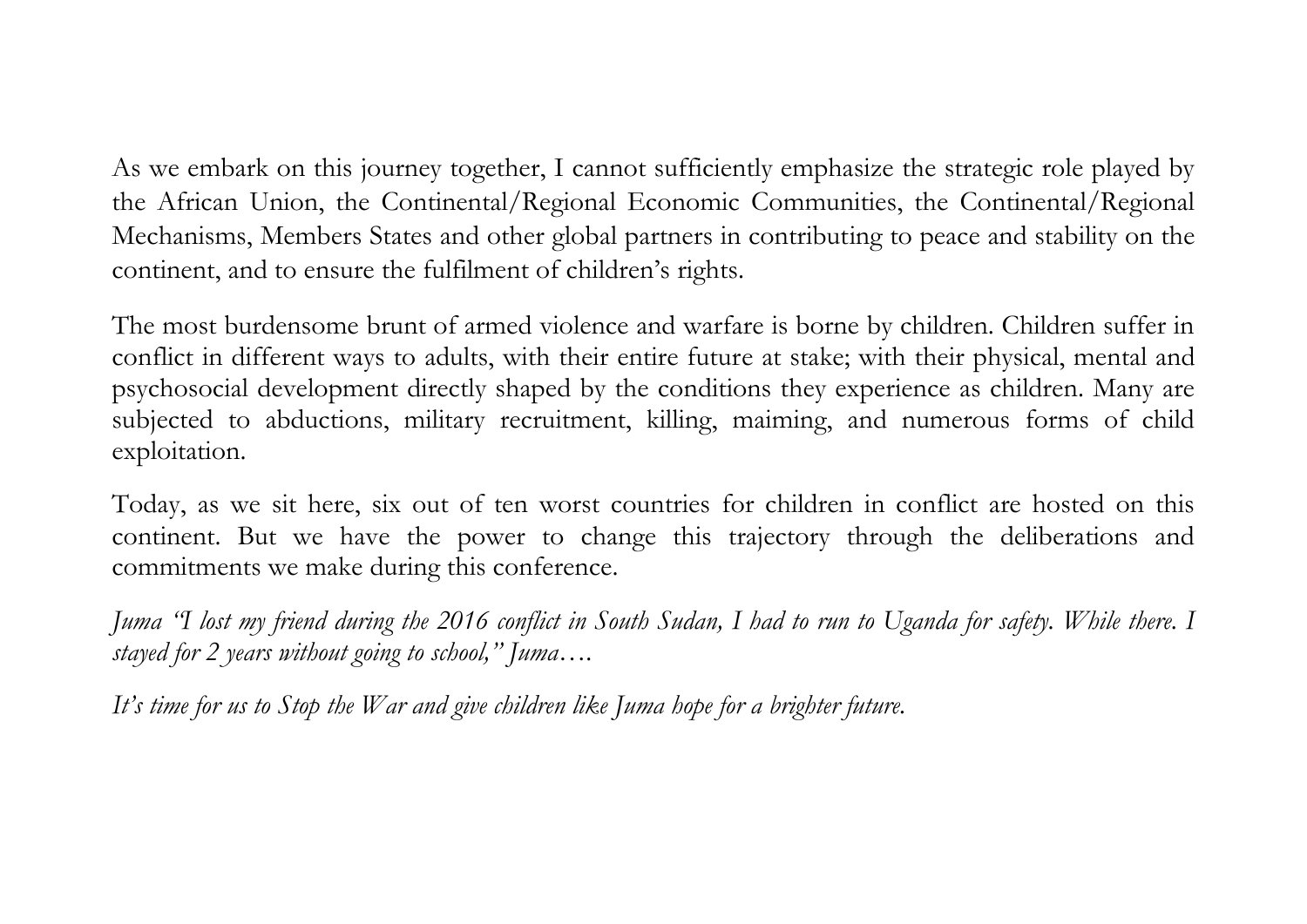In reality "Every War is A War on Children, and the suffering of millions of children should never be accepted as inevitable."

- 420 million children nearly one-fifth of children worldwide live in a conflict zone, which is a rise of almost 30 million children from 2016. 170 Million of these children are in Africa.
- The number of children living in conflict zones has doubled since the end of the Cold War.
- 142 million children are living in high-intensity conflict-zones; that is, in conflict zones with more than 1,000 battle-related deaths in a year.
- In Africa alone, 1 in 4 children will be caught up in intense conflicts and 6 of the 10 most dangerous countries for children to live in are in Africa
- According to the United Nations the number of grave violations of children's rights in conflict reported and verified by the United Nations has almost tripled since 2010.1 These violations are:
	- o Killing and maiming of children;
	- o Recruitment and use of children by armed forces or groups;
	- o Sexual violence against children;
	- o Abduction of children;
	- o Attacks against schools and hospitals;
	- o Denial of humanitarian access for children.

<sup>1</sup> Save the Children, 'Stop the War on Children', 2019, p.9, <https://www.stopwaronchildren.org/report.pdf> (accessed 8 September 2020)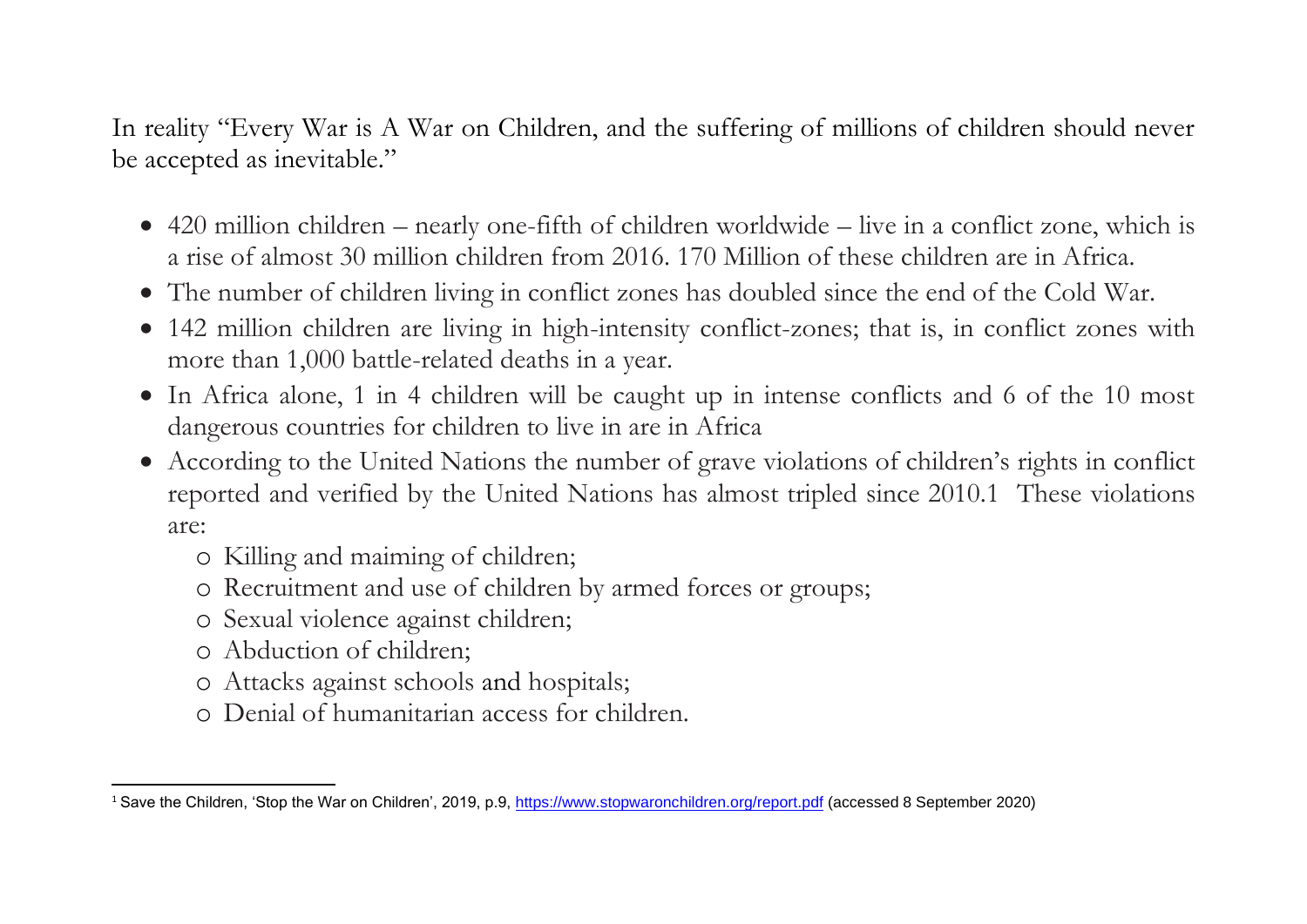The extent and severity of grave violations of children's rights in conflict affected countries is further supported by recent data produced by the global UN's Monitoring and Reporting Mechanism (MRM), which verifies that while progress has been made with respect to sexual violence and attacks on schools in recent years, progress on addressing recruitment and use of children in conflict is less favorable. Furthermore, while trends indicate declines of grave violations of children's rights in some of these countries in recent years, many violations remain unreported, under-reported or inadequately documented. In many cases, drivers of conflict and recruitment remain unaddressed and systemic innovations to address challenges remain weak.

The devastating impact of conflict and violations against children cannot be overstated. From deprivation of rights to physical survival including the right to live and right to develop, right to personal safety and security to lack of food, water, good healthcare. closure of schools and collapse of education systems, broken community structures, separation and displacement, psychosocial trauma and other forms of abuse and list goes on and on.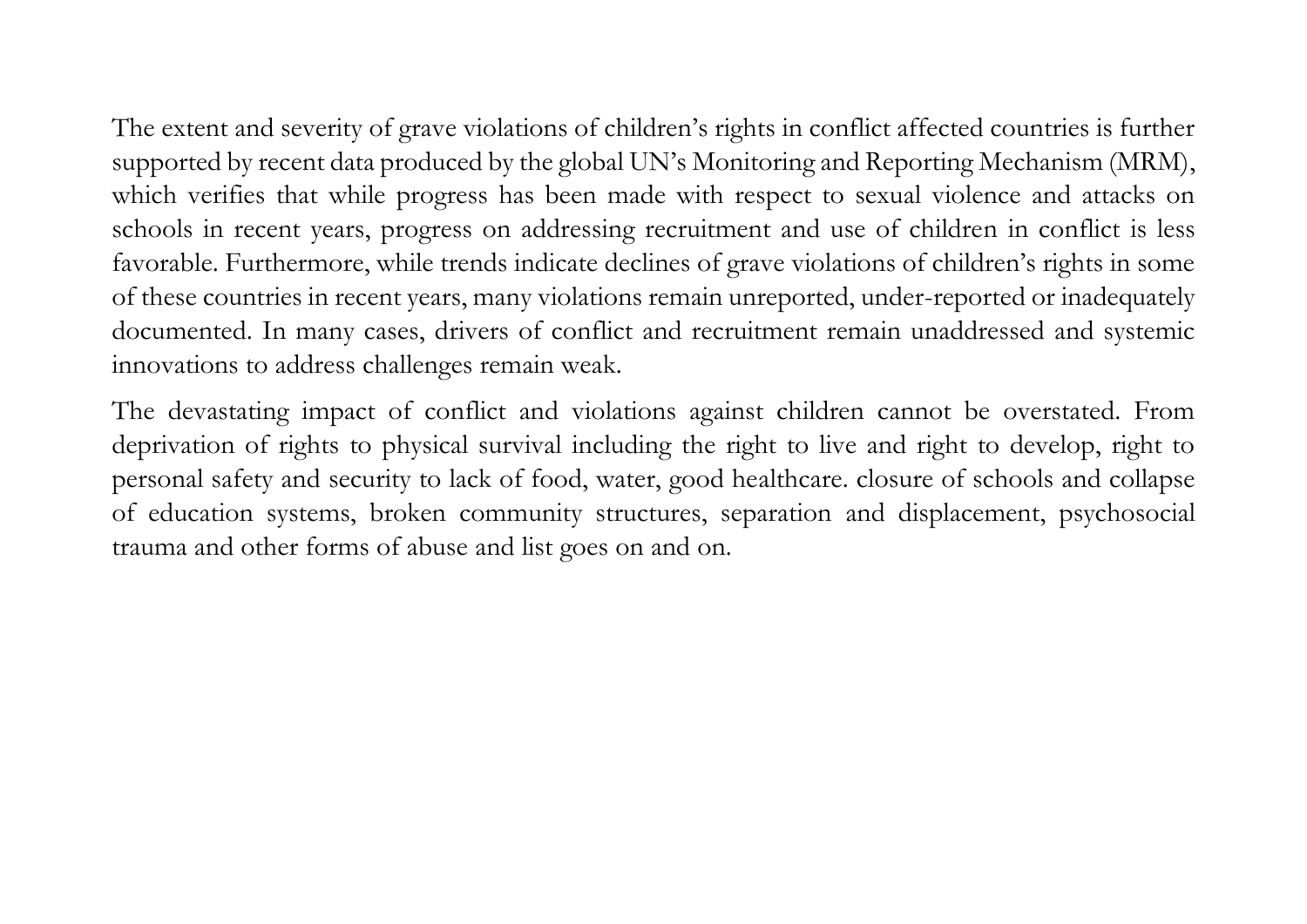The reality is indeed this:

- o if we do not address the real structural drivers of conflict,
- o if we do not build stronger systems for governance and accountability
- o If we do not collect, analyze and verify timely and accurate data.
- o if we do not build trust between children, communities, policy makers and governments
- o If we simply do not include children, who tomorrow become the youth and young change makers in our society in the peace agenda

We continuously risk remaining in a state of limbo and fragility-vulnerable to new, evolving and emerging threats to peace and security, including ethnical biases, electoral violence, resource-based conflicts and even pandemics such as COVID-19

As Save the Children we therefore strongly affirm that the best form of protection for children is the actual and real prevention of conflict. We firmly acknowledge that successful conflict prevention, conflict management and conflict resolution lies in an awareness of potential conflict situations including an effective early warning system that addresses the structural drivers of conflict, an ability to analyse relevant information and data from such a system, the involvement and interaction between parties and victims( including children and youth) in conflict contexts as well as the political good will to take the right action when it is needed.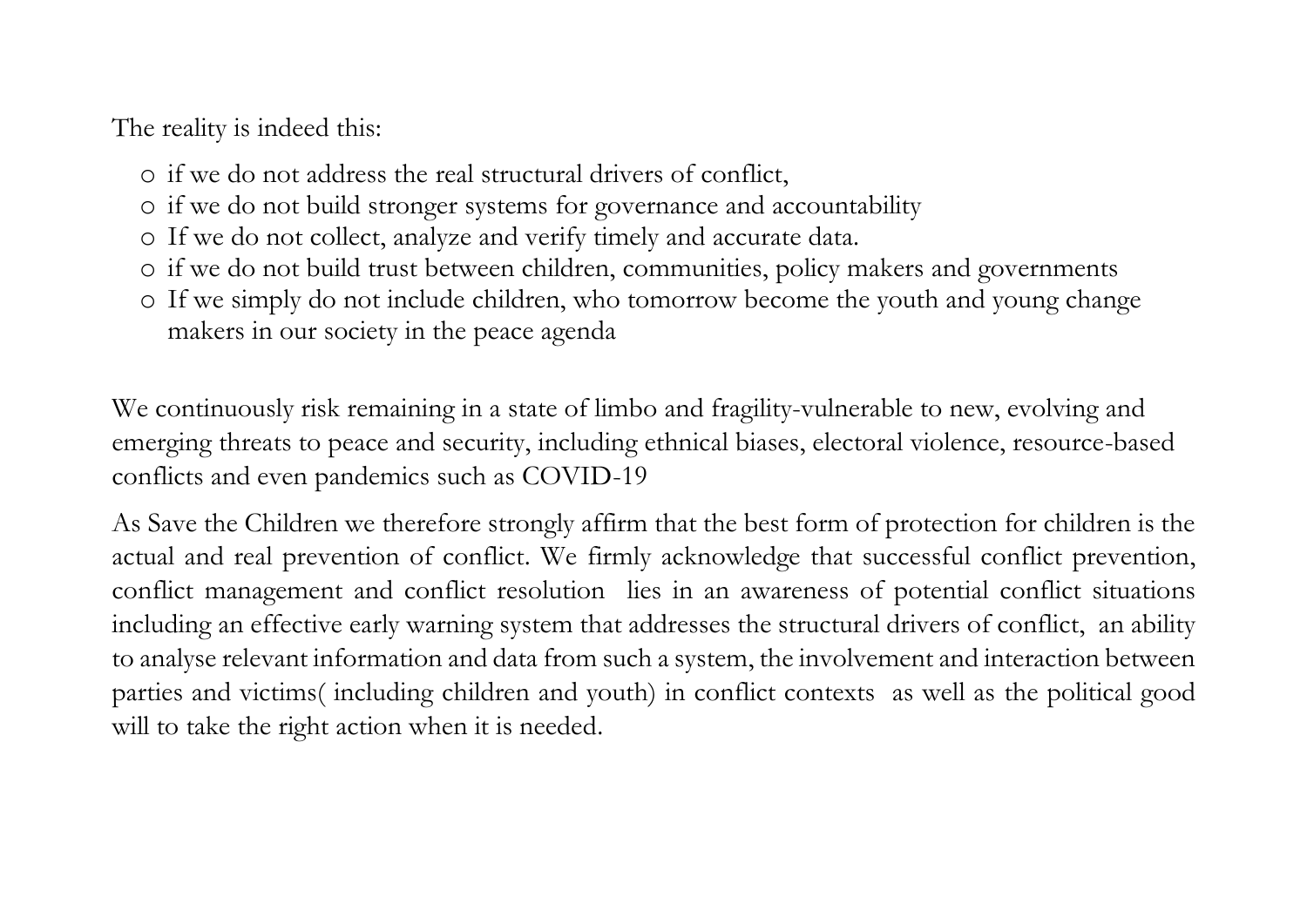Beyond addressing the mere symptoms of conflict, it is essential to deal with a conflict's root causes to ensure sustainable peace. It is on this note that we would like to recognize and applaud COMESA for developing their Early Warning System, in tandem and complimentary with the AU Continental Early Warning System that specifically seeks to identify and address the structural drivers of conflict. We cannot overemphasize the importance of better synergies between regional, continental, and international early-warning structures as well as civil society's, children, youth and women's involvement in these processes.

As Save the Children we shall continue working to help children living in conflict across the continent, however, the causes and impact of the grave violations on children cannot be confronted by aid agencies like us alone. This is why we are calling on all of us to join efforts and make a real difference for children affected by armed conflict. Our plea is that all parties uphold standards of conduct in conflict, hold perpetrators to account, and step up investment to prevent the grim impact of conflict on children from happening in the first place, as well as help children that are victims of war to recover from the physical and psychological wounds.

*Fatou* "Growing up in a conflict zone in Mali denies children like me the right to education, security  $\mathcal{Q}^*$  a future with *hope.* My friends cannot sleep at night due to traumatic situations they have been in. I want to tell our leaders that *enough is enough,"*